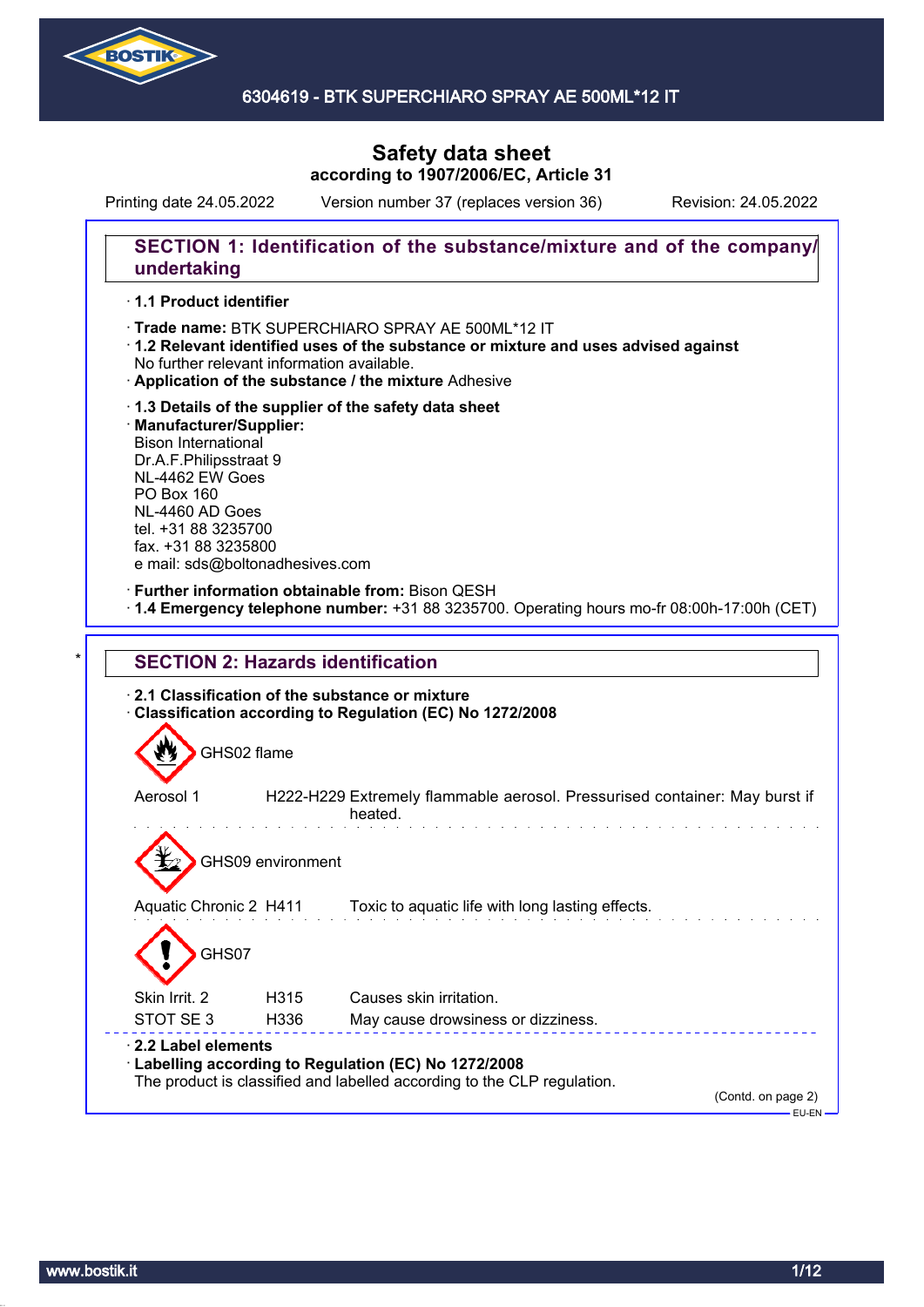

## **Safety data sheet according to 1907/2006/EC, Article 31**

Printing date 24.05.2022 Version number 37 (replaces version 36) Revision: 24.05.2022

#### Trade name: BTK SUPERCHIARO SPRAY AE 500ML\*12 IT

(Contd. of page 1) · **Hazard pictograms** GHS02 GHS07 GHS09 · **Signal word** Danger · **Hazard-determining components of labelling:** Hydrocarbons, C7, n-alkanes, isoalkanes, cyclics Hydrocarbons, C6, isoalkanes, <5% n-hexane Naphtha (petroleum), hydrotreated light n-hexane · **Hazard statements** H222-H229 Extremely flammable aerosol. Pressurised container: May burst if heated. H315 Causes skin irritation. H336 May cause drowsiness or dizziness. H411 Toxic to aquatic life with long lasting effects. · **Precautionary statements** P101 If medical advice is needed, have product container or label at hand. P102 Keep out of reach of children. P210 Keep away from heat, hot surfaces, sparks, open flames and other ignition sources. No smoking. P211 Do not spray on an open flame or other ignition source. P251 Do not pierce or burn, even after use. P261 Avoid breathing spray. P273 Avoid release to the environment. P410+P412 Protect from sunlight. Do not expose to temperatures exceeding 50 °C/122 °F. P501 Dispose of contents/container in accordance with national regulations. · **2.3 Other hazards** · **Results of PBT and vPvB assessment** · **PBT:** Not applicable. · **vPvB:** Not applicable. **SECTION 3: Composition/information on ingredients** · **3.2 Mixtures** · **Description:** Adhesive

| · Dangerous components:                                                                       |                                                                |                                     |
|-----------------------------------------------------------------------------------------------|----------------------------------------------------------------|-------------------------------------|
| CAS: 115-10-6<br>EINECS: 204-065-8<br>Index number: 603-019-00-8<br>Reg.nr.: 01-2119472128-37 | dimethyl ether<br>Flam. Gas 1A, H220; Press. Gas (Comp.), H280 | 25-50%                              |
|                                                                                               |                                                                | (Contd. on page 3)<br>$-$ FH-FN $-$ |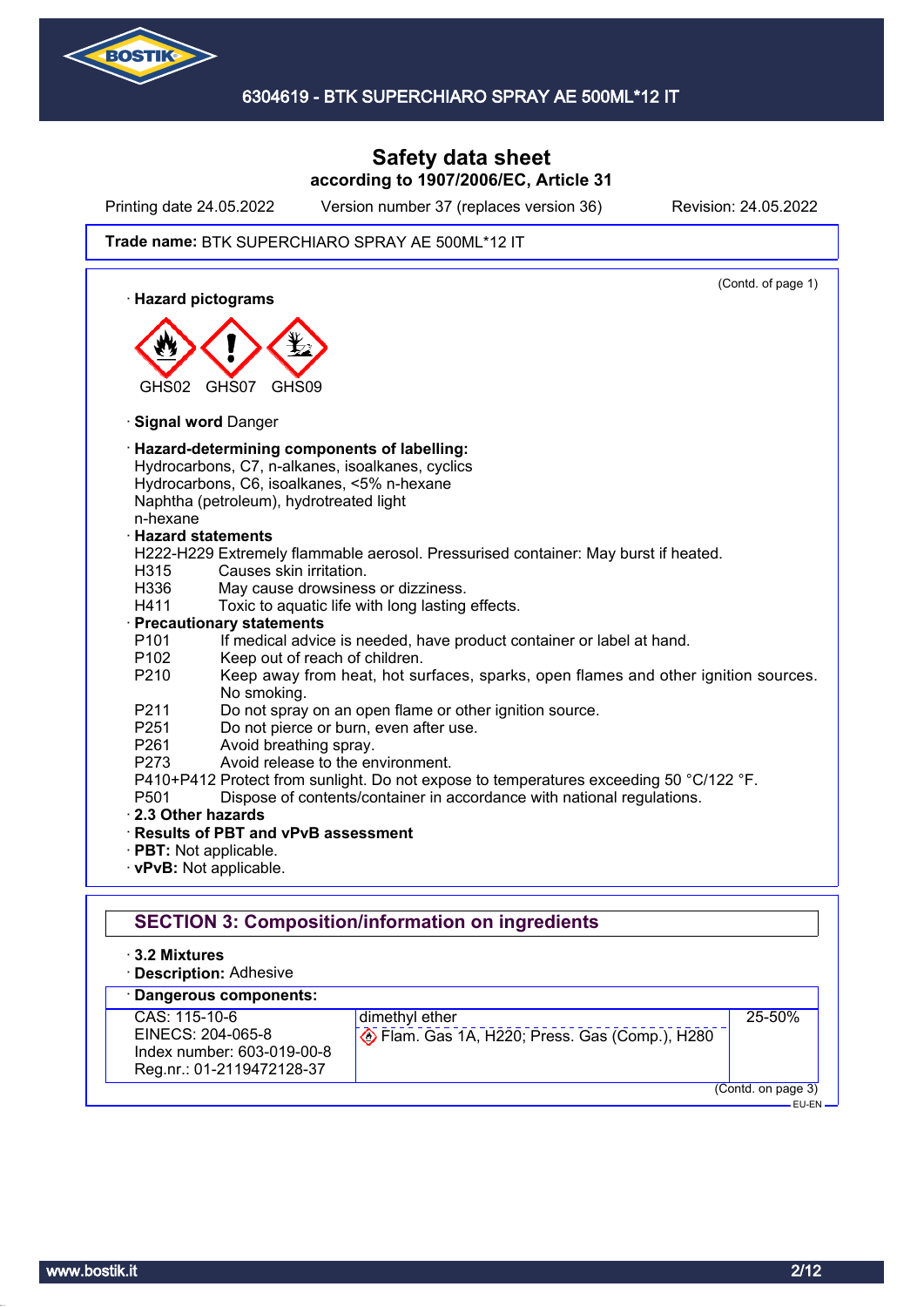

Printing date 24.05.2022 Version number 37 (replaces version 36) Revision: 24.05.2022

Trade name: BTK SUPERCHIARO SPRAY AE 500ML\*12 IT

|                                                                                 |                                                                                                                                                                                                                        | (Contd. of page 2) |
|---------------------------------------------------------------------------------|------------------------------------------------------------------------------------------------------------------------------------------------------------------------------------------------------------------------|--------------------|
| EC number: 927-510-4<br>Reg.nr.: 01-2119475515-33                               | Hydrocarbons, C7, n-alkanes, isoalkanes, cyclics<br>> Flam. Liq. 2, H225; <> Asp. Tox. 1, H304;                                                                                                                        | 25-50%             |
|                                                                                 | Aquatic Chronic 2, H411; $\bigcirc$ Skin Irrit. 2, H315;<br>STOT SE 3, H336                                                                                                                                            |                    |
| CAS: 64742-49-0<br>EC number: 931-254-9                                         | Hydrocarbons, C6, isoalkanes, <5% n-hexane                                                                                                                                                                             | $≥10 - 25%$        |
| Index number: 649-328-00-1<br>Reg.nr.: 01-2119484651-34                         | Flam. Liq. 2, H225; Asp. Tox. 1, H304;<br>Aquatic Chronic 2, H411; $\langle \cdot \rangle$ Skin Irrit. 2, H315;<br>STOT SE 3, H336                                                                                     |                    |
| CAS: 64742-49-0                                                                 | Naphtha (petroleum), hydrotreated light                                                                                                                                                                                | $≥1 - 2.5%$        |
| EC number: 926-605-8<br>Index number: 649-328-00-1<br>Reg.nr.: 01-2119486291-36 | <b>▶ Flam. Liq. 2, H225; ♦ Asp. Tox. 1, H304;</b><br>Aquatic Acute 1, H400; Aquatic Chronic 1, H410;<br>Skin Irrit. 2, H315; STOT SE 3, H336                                                                           |                    |
| CAS: 110-54-3                                                                   | n-hexane                                                                                                                                                                                                               | $≥1 - 5%$          |
| EINECS: 203-777-6<br>Index number: 601-037-00-0                                 | Flam. Liq. 2, H225; Repr. 2, H361f; STOT RE<br>2, H373; Asp. Tox. 1, H304; $\bigcirc$ Aquatic Chronic 2,                                                                                                               |                    |
| Reg.nr.: 01-2119480412-44                                                       | H411; $\diamond$ Skin Irrit. 2, H315; STOT SE 3, H336                                                                                                                                                                  |                    |
|                                                                                 | Specific concentration limit:                                                                                                                                                                                          |                    |
| CAS: 110-82-7                                                                   | STOT RE 2; H373: $C \ge 5$ %<br>cyclohexane                                                                                                                                                                            | $≥0.25 - <1%$      |
| EINECS: 203-806-2                                                               | Elam. Liq. 2, H225; Asp. Tox. 1, H304;                                                                                                                                                                                 |                    |
| Index number: 601-017-00-1                                                      | Aquatic Acute 1, H400; Aquatic Chronic 1, H410;                                                                                                                                                                        |                    |
| Reg.nr.: 01-2119463273-41                                                       | Skin Irrit. 2, H315; STOT SE 3, H336                                                                                                                                                                                   |                    |
|                                                                                 |                                                                                                                                                                                                                        |                    |
| Reg.nr.: 01-2119496062-39-                                                      |                                                                                                                                                                                                                        |                    |
| 0000                                                                            |                                                                                                                                                                                                                        |                    |
| CAS: 68610-51-5<br>EINECS: 271-867-2                                            | phenol, 4-methyl-, reaction products with<br>dicyclopentadiene and isobutylene<br>Repr. 2, H361d; Aquatic Chronic 4, H413<br>Additional information: For the wording of the listed hazard phrases refer to section 16. | $1\%$              |

## **SECTION 4: First aid measures**

### · **4.1 Description of first aid measures**

- · **General information:** No special measures required.
- · **After inhalation:**
- In case of unconsciousness place patient stably in side position for transportation.
- · **After skin contact:** Immediately wash with water and soap and rinse thoroughly.
- · **After eye contact:** Rinse opened eye for several minutes under running water.
- · **After swallowing:** If symptoms persist consult doctor.
- · **4.2 Most important symptoms and effects, both acute and delayed** No further relevant information available.
- · **4.3 Indication of any immediate medical attention and special treatment needed** No further relevant information available.

## **SECTION 5: Firefighting measures**

- · **5.1 Extinguishing media**
- · **Suitable extinguishing agents:**

CO2, powder or water spray. Fight larger fires with water spray or alcohol resistant foam.

(Contd. on page 4)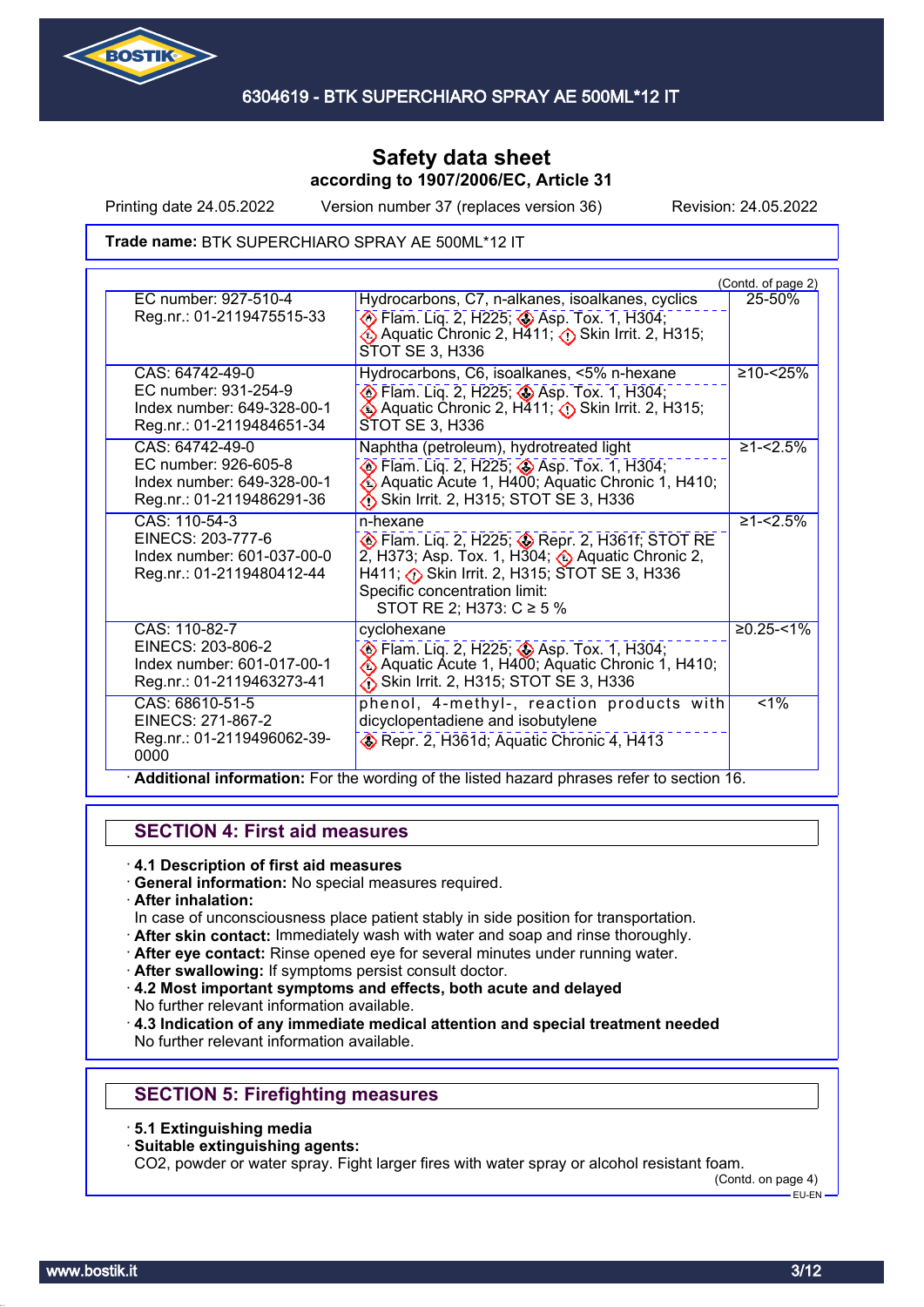

# **Safety data sheet according to 1907/2006/EC, Article 31**

Printing date 24.05.2022 Version number 37 (replaces version 36) Revision: 24.05.2022

(Contd. of page 3)

#### Trade name: BTK SUPERCHIARO SPRAY AE 500ML\*12 IT

· **5.2 Special hazards arising from the substance or mixture**

No further relevant information available.

· **5.3 Advice for firefighters**

· **Protective equipment:** No special measures required.

#### \* **SECTION 6: Accidental release measures**

· **6.1 Personal precautions, protective equipment and emergency procedures**

Wear protective equipment. Keep unprotected persons away.

· **6.2 Environmental precautions:**

Do not allow product to reach sewage system or any water course.

Inform respective authorities in case of seepage into water course or sewage system.

Do not allow to enter sewers/ surface or ground water.

· **6.3 Methods and material for containment and cleaning up:** Ensure adequate ventilation.

· **6.4 Reference to other sections**

See Section 7 for information on safe handling.

See Section 8 for information on personal protection equipment.

See Section 13 for disposal information.

## **SECTION 7: Handling and storage**

· **7.1 Precautions for safe handling** Ensure good ventilation/exhaustion at the workplace.

#### · **Information about fire - and explosion protection:**

Do not spray onto a naked flame or any incandescent material.

Keep ignition sources away - Do not smoke.

Pressurised container: protect from sunlight and do not expose to temperatures exceeding 50°C, i.e. electric lights. Do not pierce or burn, even after use.

#### · **7.2 Conditions for safe storage, including any incompatibilities**

· **Storage:**

- · **Requirements to be met by storerooms and receptacles:**
- Observe official regulations on storing packagings with pressurised containers.
- · **Information about storage in one common storage facility:** Not required.
- · **Further information about storage conditions:** Keep container tightly sealed.

· **Storage class:** 2 B

· **7.3 Specific end use(s)** No further relevant information available.

## **SECTION 8: Exposure controls/personal protection**

· **8.1 Control parameters**

· **Ingredients with limit values that require monitoring at the workplace:**

**115-10-6 dimethyl ether**

IOELV Long-term value: 1920 mg/m<sup>3</sup>, 1000 ppm

### **110-54-3 n-hexane**

IOELV Long-term value: 72 mg/m<sup>3</sup>, 20 ppm

#### **110-82-7 cyclohexane**

IOELV Long-term value: 700 mg/m<sup>3</sup>, 200 ppm

(Contd. on page 5) EU-EN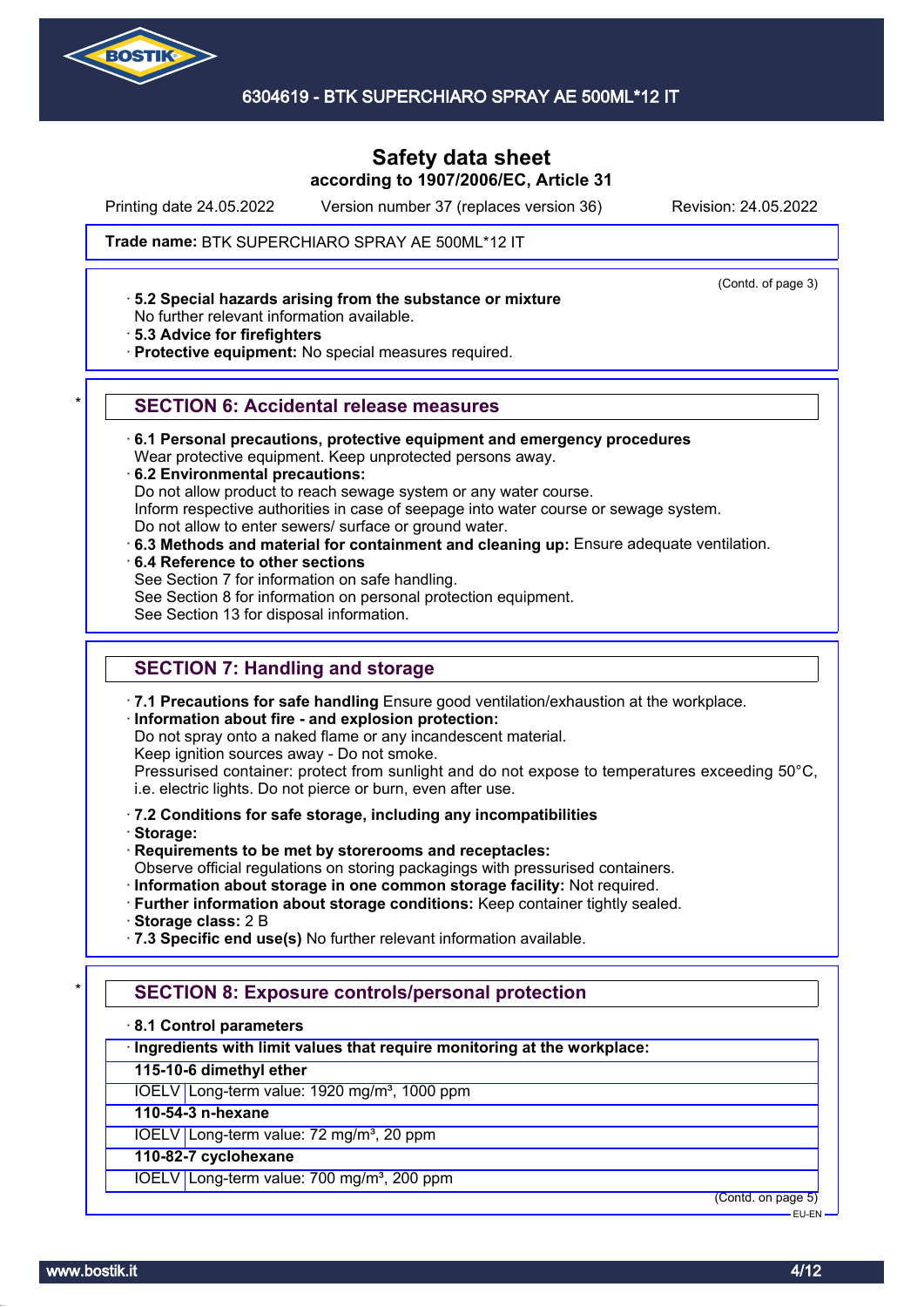

# **Safety data sheet according to 1907/2006/EC, Article 31**

Printing date 24.05.2022 Version number 37 (replaces version 36) Revision: 24.05.2022

### Trade name: BTK SUPERCHIARO SPRAY AE 500ML\*12 IT

(Contd. of page 4) · **Additional information:** The lists valid during the making were used as basis. · **8.2 Exposure controls** · **Appropriate engineering controls** No further data; see item 7. · **Individual protection measures, such as personal protective equipment** · **General protective and hygienic measures:** The usual precautionary measures are to be adhered to when handling chemicals. Keep away from foodstuffs, beverages and feed. Immediately remove all soiled and contaminated clothing Wash hands before breaks and at the end of work. Do not inhale gases / fumes / aerosols. Avoid contact with the skin. Avoid contact with the eyes and skin. · **Respiratory protection:** Use suitable respiratory protective device in case of insufficient ventilation. **Recommended filter device for short term use: Filter A** · **Hand protection** Protective gloves The glove material has to be impermeable and resistant to the product/ the substance/ the preparation. Selection of the glove material on consideration of the penetration times, rates of diffusion and the degradation · **Material of gloves** Recommended thickness of the material: > 0,12 mm Nitrile rubber, NBR · **Penetration time of glove material** For the mixture of chemicals mentioned below the penetration time has to be at least 10 minutes (Permeation according to EN 374 Part 3: Level 1). · **Eye/face protection** Not required. · **Body protection:** Use protective suit. **SECTION 9: Physical and chemical properties** · **9.1 Information on basic physical and chemical properties** · **General Information** · **Physical state** Aerosol · **Colour:** According to product specification · **Odour:** Characteristic · **Odour threshold:** Not determined. **Melting point/freezing point:** Undetermined. · **Boiling point or initial boiling point and boiling range** 60 °C · **Flammability Not applicable.** Not applicable. · **Lower and upper explosion limit** · **Lower:** 0.7 Vol % · **Upper:** 18.6 Vol % (Contd. on page 6)

EU-EN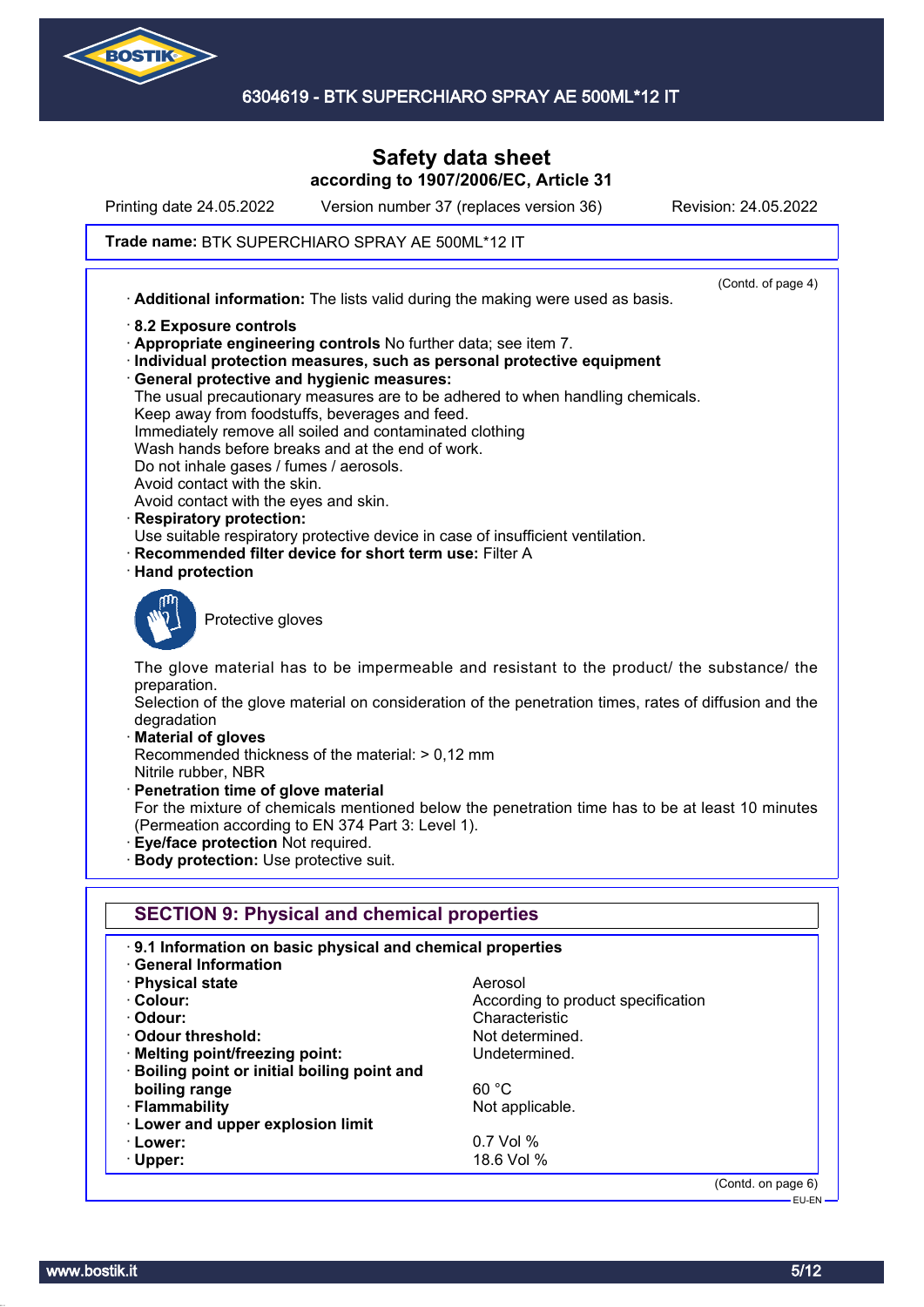

Printing date 24.05.2022 Version number 37 (replaces version 36) Revision: 24.05.2022

#### Trade name: BTK SUPERCHIARO SPRAY AE 500ML\*12 IT

| (Contd. of page 5)                                 |
|----------------------------------------------------|
| $-42 °C$                                           |
| Product is not selfigniting.                       |
| Not determined.                                    |
| Not determined.                                    |
|                                                    |
| Not determined.                                    |
| Not determined.                                    |
|                                                    |
| Not miscible or difficult to mix.                  |
|                                                    |
| Not determined.                                    |
| 5200 hPa                                           |
|                                                    |
| $0.779$ g/cm <sup>3</sup>                          |
| Not determined.                                    |
| Not determined.                                    |
|                                                    |
| All relevant physical data were determined for the |
| mixture. All non-determined data are not           |
| measurable or not relevant for the                 |
| characterization of the mixture.                   |
|                                                    |
| Aerosol                                            |
| · Important information on protection of health    |
|                                                    |
| 235 °C                                             |
| Product is not explosive. However, formation of    |
| explosive air/vapour mixtures are possible.        |
| 89.4 %                                             |
| 13.5 %                                             |
|                                                    |
| Not applicable.                                    |
|                                                    |
| Information with regard to physical hazard         |
|                                                    |
| Void                                               |
| Void                                               |
| Extremely flammable aerosol. Pressurised           |
| container: May burst if heated.                    |
|                                                    |
| Void                                               |
| Void                                               |
| Void                                               |
| Void                                               |
| Void                                               |
| Void                                               |
| Void                                               |
| Void                                               |
|                                                    |
| Void                                               |
|                                                    |

-<br>EU-EN-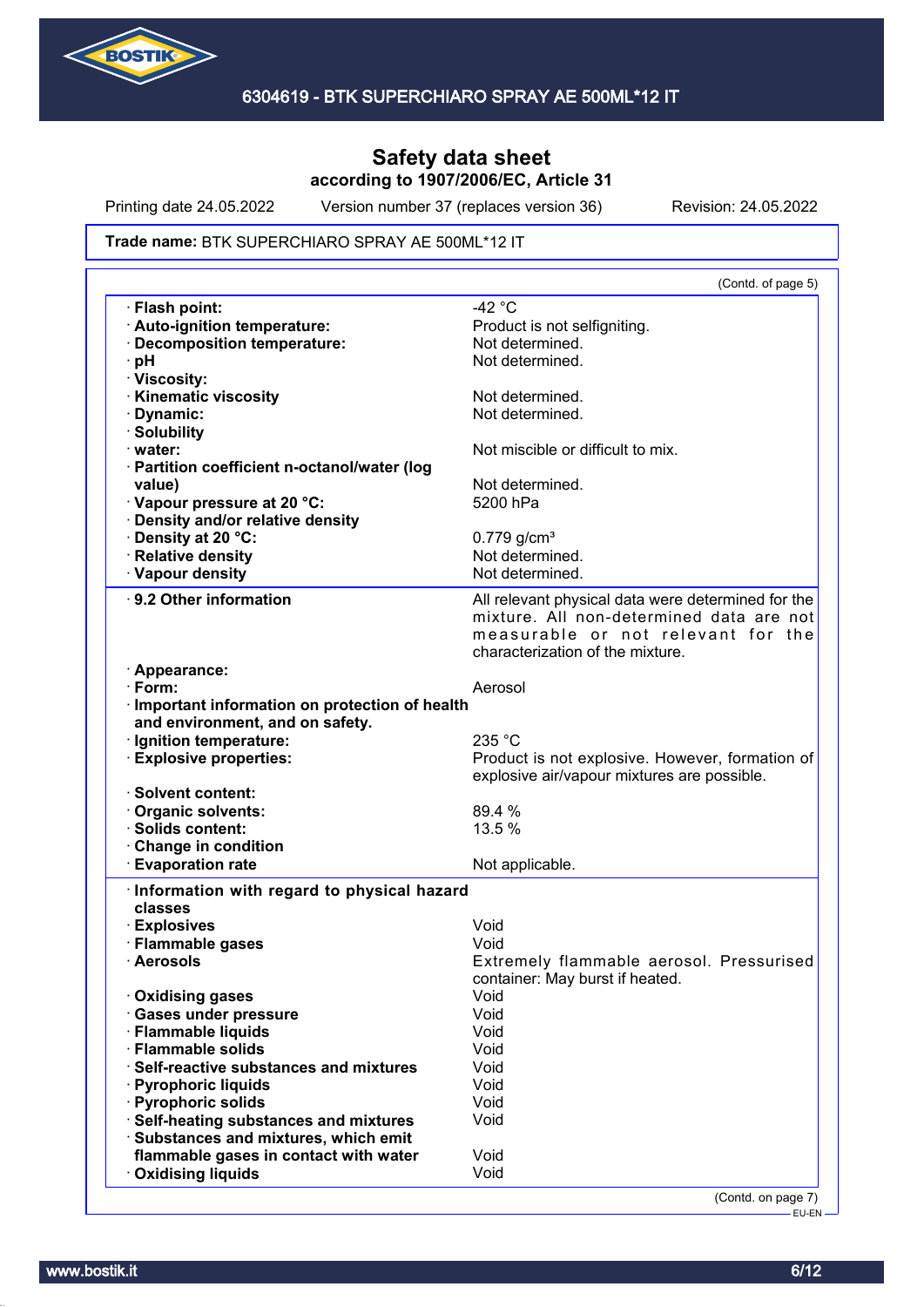

Printing date 24.05.2022 Version number 37 (replaces version 36) Revision: 24.05.2022

#### Trade name: BTK SUPERCHIARO SPRAY AE 500ML\*12 IT

|                           |      | (Contd. of page 6) |
|---------------------------|------|--------------------|
| Oxidising solids          | Void |                    |
| Organic peroxides         | Void |                    |
| Corrosive to metals       | Void |                    |
| · Desensitised explosives | Void |                    |

### **SECTION 10: Stability and reactivity**

· **10.1 Reactivity** No further relevant information available.

· **10.2 Chemical stability**

· **Thermal decomposition / conditions to be avoided:**

No decomposition if used according to specifications.

- · **10.3 Possibility of hazardous reactions** No dangerous reactions known.
- · **10.4 Conditions to avoid** No further relevant information available.
- · **10.5 Incompatible materials:** No further relevant information available.
- · **10.6 Hazardous decomposition products:** Danger of forming toxic pyrolysis products.

## **SECTION 11: Toxicological information**

· **11.1 Information on hazard classes as defined in Regulation (EC) No 1272/2008**

· **Acute toxicity** Based on available data, the classification criteria are not met.

· **LD/LC50 values relevant for classification:**

**115-10-6 dimethyl ether**

Inhalative LC50/4 h 308 mg/l (rat)

#### **110-82-7 cyclohexane**

Oral LD50 12705 mg/kg (rat)

· **Skin corrosion/irritation**

Causes skin irritation.

· **Serious eye damage/irritation** Based on available data, the classification criteria are not met.

· **Respiratory or skin sensitisation** Based on available data, the classification criteria are not met.

### · **Germ cell mutagenicity**

Not applicable.

Based on available data, the classification criteria are not met.

- · **Carcinogenicity** Based on available data, the classification criteria are not met.
- · **Reproductive toxicity** Based on available data, the classification criteria are not met.
- · **STOT-single exposure** May cause drowsiness or dizziness.

· **STOT-repeated exposure** Based on available data, the classification criteria are not met.

- · **Aspiration hazard** Based on available data, the classification criteria are not met.
- · **Additional toxicological information:**
- · **Acute effects (acute toxicity, irritation and corrosivity)** Not applicable.
- · **Sensitisation** Not applicable.
- · **Repeated dose toxicity** Not applicable.

(Contd. on page 8) EU-EN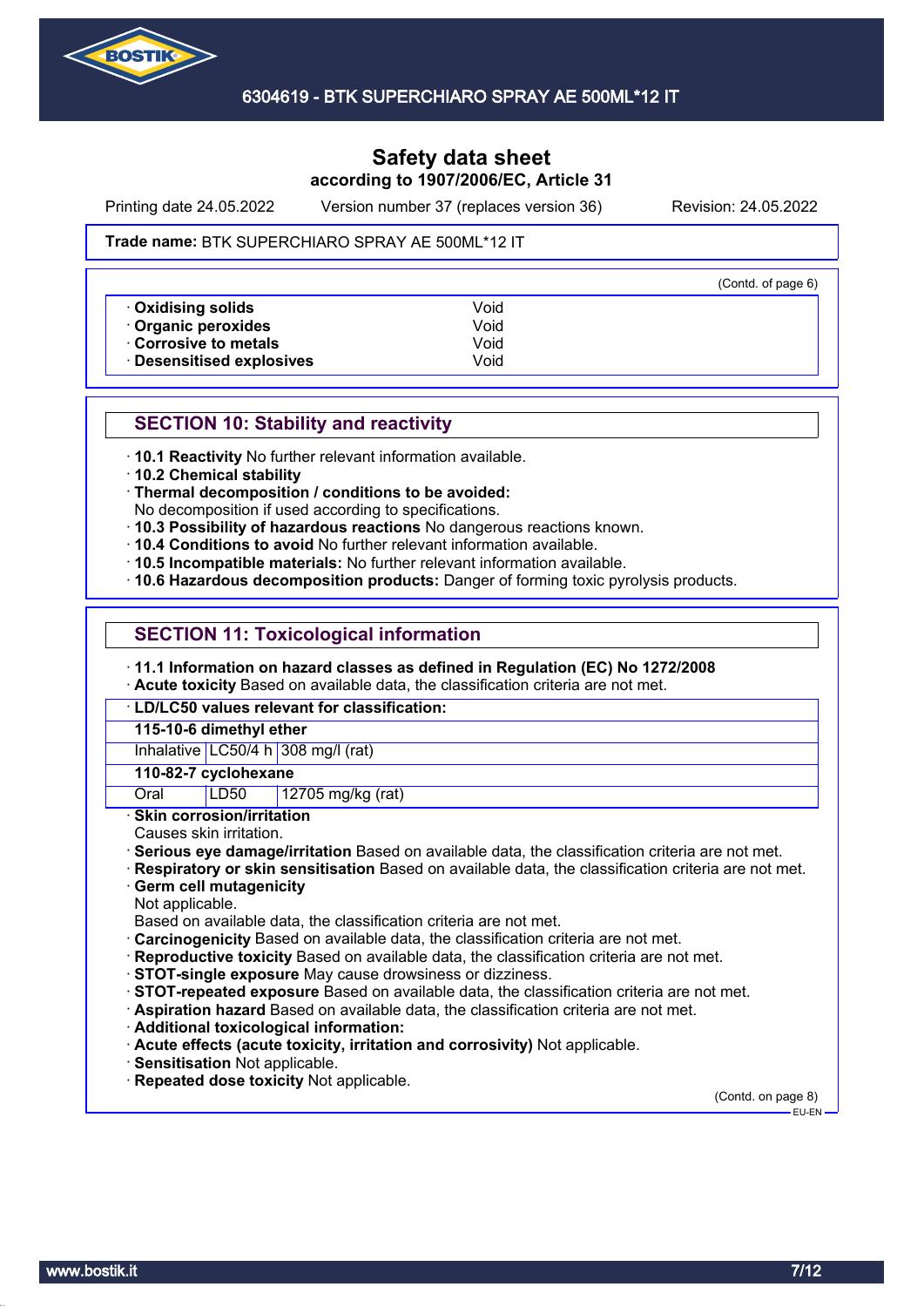

Printing date 24.05.2022 Version number 37 (replaces version 36) Revision: 24.05.2022

(Contd. of page 7)

#### Trade name: BTK SUPERCHIARO SPRAY AE 500ML\*12 IT

### · **11.2 Information on other hazards**

#### · **Endocrine disrupting properties**

None of the ingredients is listed.

### **SECTION 12: Ecological information**

- · **12.1 Toxicity**
- · **Aquatic toxicity:** No further relevant information available.
- · **12.2 Persistence and degradability** No further relevant information available.
- · **12.3 Bioaccumulative potential** No further relevant information available.
- · **12.4 Mobility in soil** No further relevant information available.
- · **12.5 Results of PBT and vPvB assessment**
- · **PBT:** Not applicable.
- · **vPvB:** Not applicable.
- · **12.6 Endocrine disrupting properties**
- The product does not contain substances with endocrine disrupting properties.
- · **12.7 Other adverse effects**
- · **Remark:** Toxic for fish
- · **Additional ecological information:**
- · **General notes:**

Water hazard class 2 (German Regulation) (Self-assessment): hazardous for water Do not allow product to reach ground water, water course or sewage system. Danger to drinking water if even small quantities leak into the ground. Also poisonous for fish and plankton in water bodies.

Toxic for aquatic organisms

## **SECTION 13: Disposal considerations**

#### · **13.1 Waste treatment methods**

· **Recommendation**

Must not be disposed together with household garbage. Do not allow product to reach sewage system.

Disposal must be made according to official regulations.

#### · **Uncleaned packaging:**

· **Recommendation:**

Packagings that may not be cleansed are to be disposed of in the same manner as the product.

| <b>SECTION 14: Transport information</b>             |                                                                                                                                        |
|------------------------------------------------------|----------------------------------------------------------------------------------------------------------------------------------------|
| 14.1 UN number or ID number<br>· ADR/ADN, IMDG, IATA | UN1950                                                                                                                                 |
| 14.2 UN proper shipping name<br>· ADR/ADN<br>∙IMDG   | 1950 AEROSOLS<br>AEROSOLS (Hydrocarbons, C7, n-alkanes,<br>isoalkanes, cyclics, Hydrocarbons, C6,<br>isoalkanes, <5% n-hexane), MARINE |
|                                                      | (Contd. on page 9)<br>$EU$ -EN $-$                                                                                                     |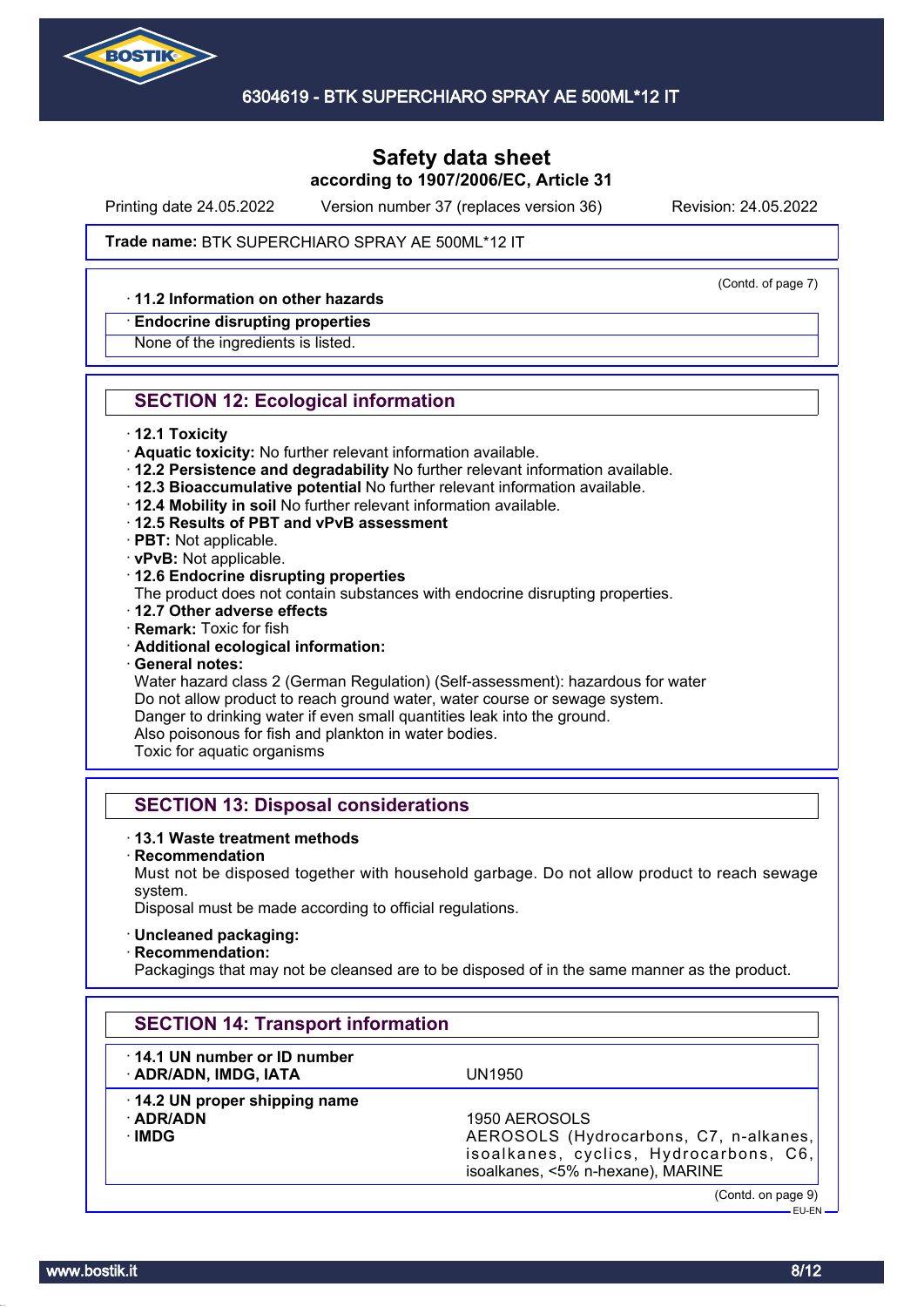

Printing date 24.05.2022 Version number 37 (replaces version 36) Revision: 24.05.2022

#### Trade name: BTK SUPERCHIARO SPRAY AE 500ML\*12 IT

|                                                                     | (Contd. of page 8)                                                                               |
|---------------------------------------------------------------------|--------------------------------------------------------------------------------------------------|
| · IATA                                                              | <b>POLLUTANT</b><br>AEROSOLS, flammable                                                          |
| 14.3 Transport hazard class(es)                                     |                                                                                                  |
| · ADR/ADN                                                           |                                                                                                  |
|                                                                     |                                                                                                  |
| · Class                                                             | 2 5F Gases.                                                                                      |
| · Label                                                             | 2.1                                                                                              |
| · IMDG                                                              |                                                                                                  |
|                                                                     |                                                                                                  |
| · Class                                                             | 2.1 Gases.                                                                                       |
| · Label                                                             | 2.1                                                                                              |
| ∙ IATA                                                              |                                                                                                  |
| <b>· Class</b><br>· Label                                           | 2.1 Gases.<br>2.1                                                                                |
|                                                                     |                                                                                                  |
| 14.4 Packing group<br>· ADR/ADN, IMDG, IATA                         | not regulated                                                                                    |
| 14.5 Environmental hazards:                                         | Product contains environmentally hazardous                                                       |
|                                                                     | substances: Naphtha (petroleum), hydrotreated                                                    |
| · Marine pollutant:                                                 | light<br>Yes                                                                                     |
|                                                                     | Symbol (fish and tree)                                                                           |
| · Special marking (ADR/ADN):                                        | Symbol (fish and tree)                                                                           |
| 14.6 Special precautions for user                                   | Warning: Gases.                                                                                  |
| Hazard identification number (Kemler code): -<br><b>EMS Number:</b> |                                                                                                  |
| · Stowage Code                                                      | $F-D$ , S-U<br>SW1 Protected from sources of heat.                                               |
|                                                                     | SW22 For AEROSOLS with a maximum capacity                                                        |
|                                                                     | of 1 litre: Category A. For AEROSOLS with a                                                      |
|                                                                     | capacity above 1 litre: Category B. For WASTE<br>AEROSOLS: Category C, Clear of living quarters. |
| · Segregation Code                                                  | SG69 For AEROSOLS with a maximum capacity                                                        |
|                                                                     | of 1 litre:<br>Segregation as for class 9. Stow "separated from"                                 |
|                                                                     | class 1 except for division 1.4.                                                                 |
|                                                                     | For AEROSOLS with a capacity above 1 litre:                                                      |
|                                                                     | Segregation as for the appropriate subdivision of                                                |
|                                                                     | (Contd. on page 10)                                                                              |
|                                                                     | $-$ EU-EN $-$                                                                                    |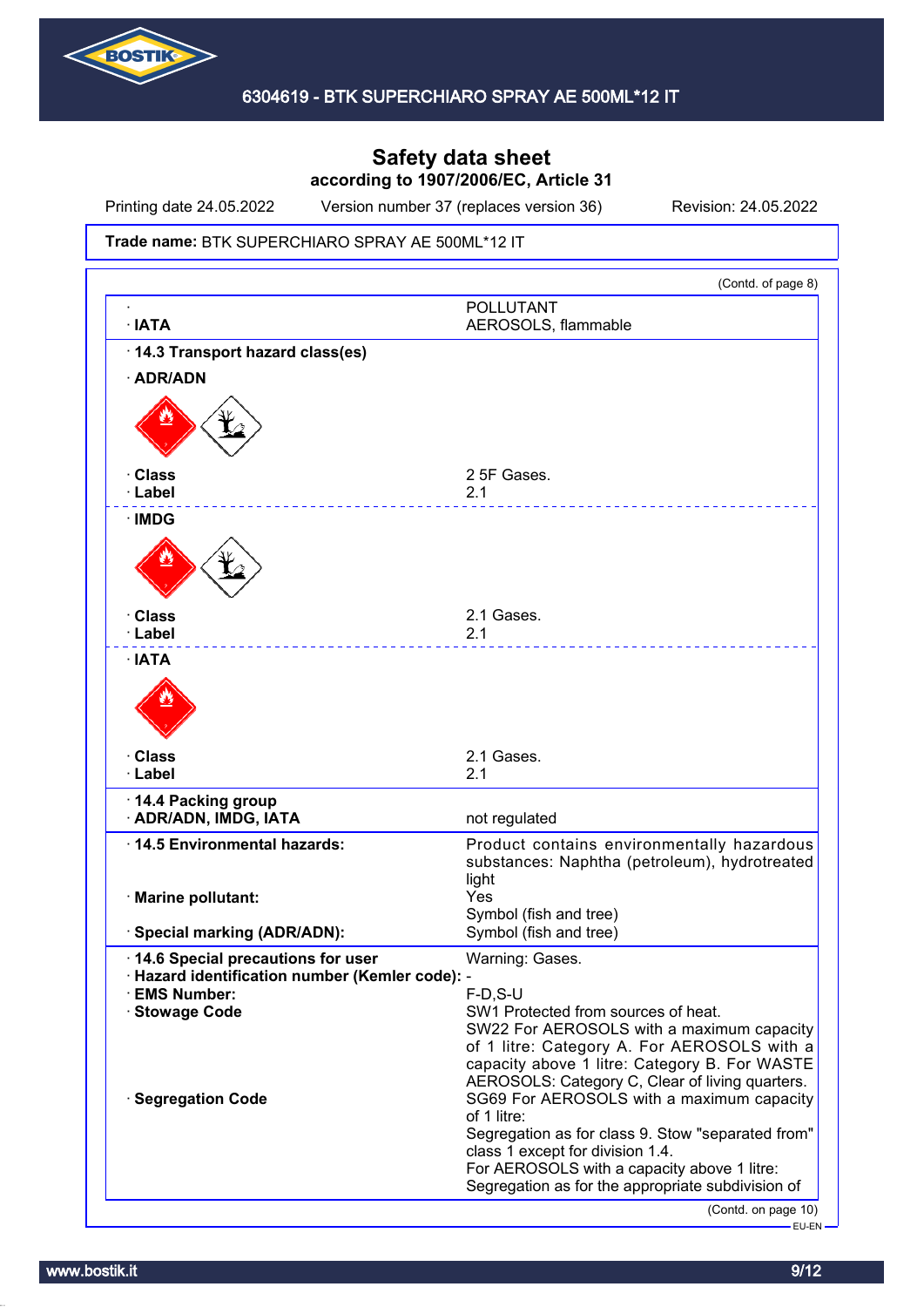

Printing date 24.05.2022 Version number 37 (replaces version 36) Revision: 24.05.2022

#### Trade name: BTK SUPERCHIARO SPRAY AE 500ML\*12 IT

|                                                                                                                                      | (Contd. of page 9)                                                                                                                                                                                                                      |
|--------------------------------------------------------------------------------------------------------------------------------------|-----------------------------------------------------------------------------------------------------------------------------------------------------------------------------------------------------------------------------------------|
|                                                                                                                                      | class 2.<br>For WASTE AEROSOLS:<br>Segregation as for the appropriate subdivision of<br>class 2.                                                                                                                                        |
| 14.7 Maritime transport in bulk according to<br><b>IMO instruments</b>                                                               | Not applicable.                                                                                                                                                                                                                         |
| · Transport/Additional information:<br><b>Quantity limitations</b>                                                                   | On passenger aircraft/rail: 75 kg<br>On cargo aircraft only: 150 kg                                                                                                                                                                     |
| $\cdot$ ADR/ADN<br>· Limited quantities (LQ)<br><b>Excepted quantities (EQ)</b><br>· Transport category<br>· Tunnel restriction code | 1L<br>Code: E0<br>Not permitted as Excepted Quantity<br>2<br>D                                                                                                                                                                          |
| ∴IMDG<br><b>Limited quantities (LQ)</b><br><b>Excepted quantities (EQ)</b><br>· Remarks:                                             | 1 <sub>L</sub><br>Code: E0<br>Not permitted as Excepted Quantity<br>Under certain conditions substances in Class 3<br>(flammable liquids) can be classified in<br>packinggroup III.<br>See IMDG, Part 2, Chapter 2.3, Paragraph 2.3.2.2 |
| · UN "Model Regulation":                                                                                                             | UN 1950 AEROSOLS, 2.1, ENVIRONMENTALLY<br><b>HAZARDOUS</b>                                                                                                                                                                              |

### **SECTION 15: Regulatory information**

- · **15.1 Safety, health and environmental regulations/legislation specific for the substance or mixture**
- · **Directive 2012/18/EU**
- · **Named dangerous substances ANNEX I** None of the ingredients is listed.
- · **Seveso category**
- P3a FLAMMABLE AEROSOLS
- E2 Hazardous to the Aquatic Environment
- · **Qualifying quantity (tonnes) for the application of lower-tier requirements** 150 t
- · **Qualifying quantity (tonnes) for the application of upper-tier requirements** 500 t
- · **REGULATION (EC) No 1907/2006 ANNEX XVII** Conditions of restriction: 3, 57
- · **DIRECTIVE 2011/65/EU on the restriction of the use of certain hazardous substances in electrical and electronic equipment – Annex II**

None of the ingredients is listed.

(Contd. on page 11) EU-EN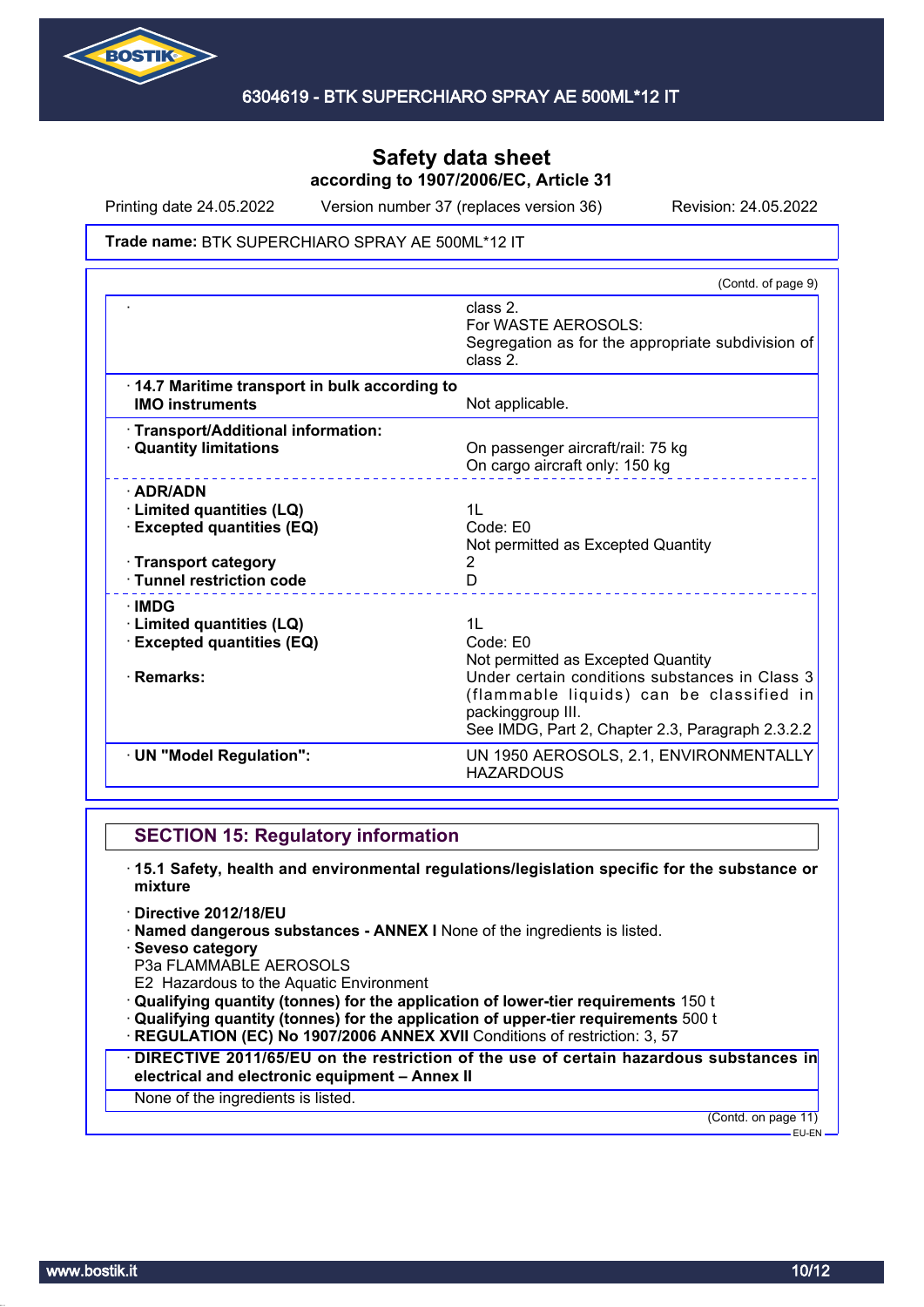

Printing date 24.05.2022 Version number 37 (replaces version 36) Revision: 24.05.2022

(Contd. of page 10)

#### Trade name: BTK SUPERCHIARO SPRAY AE 500ML\*12 IT

#### · **REGULATION (EU) 2019/1148**

· **Regulation (EC) No 273/2004 on drug precursors**

None of the ingredients is listed.

#### · **Regulation (EC) No 111/2005 laying down rules for the monitoring of trade between the Community and third countries in drug precursors**

None of the ingredients is listed.

· **15.2 Chemical safety assessment:** A Chemical Safety Assessment has not been carried out.

#### **SECTION 16: Other information**

This information is based on our present knowledge. However, this shall not constitute a guarantee for any specific product features and shall not establish a legally valid contractual relationship.

#### · **Relevant phrases**

H220 Extremely flammable gas.

- H225 Highly flammable liquid and vapour.
- H280 Contains gas under pressure; may explode if heated.
- H304 May be fatal if swallowed and enters airways.
- H315 Causes skin irritation.

H336 May cause drowsiness or dizziness.

H361d Suspected of damaging the unborn child.

H361f Suspected of damaging fertility.

H373 May cause damage to organs through prolonged or repeated exposure.

H400 Very toxic to aquatic life.

H410 Very toxic to aquatic life with long lasting effects.

H411 Toxic to aquatic life with long lasting effects.

H413 May cause long lasting harmful effects to aquatic life.

#### · **Classification according to Regulation (EC) No 1272/2008**

| Aerosols                                         | <b>Bridging principles</b>                     |
|--------------------------------------------------|------------------------------------------------|
| Skin corrosion/irritation                        | The classification of the mixture is generally |
| Specific target organ toxicity (single exposure) | based on the calculation method using          |
| Hazardous to the aquatic environment - long-     | substance data according to Regulation (EC) No |
| term (chronic) aquatic hazard                    | 1272/2008.                                     |

· **Department issuing SDS:** Bison QESH

· **Contact:** Reach coordinator

· **Date of previous version:** 19.07.2021

· **Version number of previous version:** 36

· **Abbreviations and acronyms:**

ADR: Accord relatif au transport international des marchandises dangereuses par route (European Agreement Concerning the International Carriage of Dangerous Goods by Road)

IMDG: International Maritime Code for Dangerous Goods

IATA: International Air Transport Association

GHS: Globally Harmonised System of Classification and Labelling of Chemicals EINECS: European Inventory of Existing Commercial Chemical Substances

ELINCS: European List of Notified Chemical Substances

CAS: Chemical Abstracts Service (division of the American Chemical Society)

LC50: Lethal concentration, 50 percent

LD50: Lethal dose, 50 percent

PBT: Persistent, Bioaccumulative and Toxic

vPvB: very Persistent and very Bioaccumulative Flam. Gas 1A: Flammable gases – Category 1A

Aerosol 1: Aerosols – Category 1

(Contd. on page 12) EU-EN